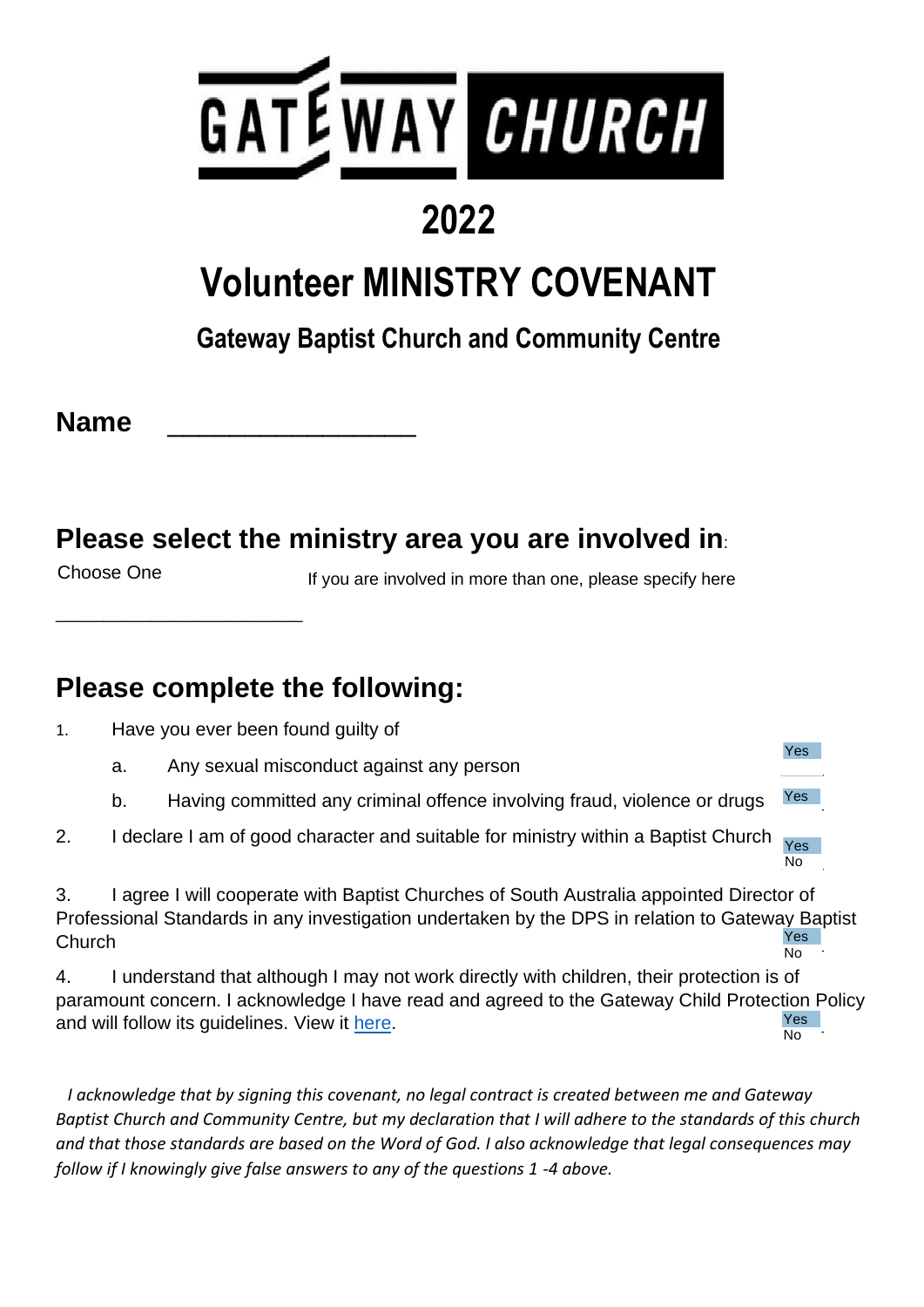| Signature        |  |
|------------------|--|
| <b>Full Name</b> |  |
| Address          |  |

Email \_\_\_\_\_\_\_\_\_\_\_\_\_\_\_\_\_\_\_\_\_\_\_\_\_\_\_\_

Mobile \_\_\_\_\_\_\_\_\_\_\_\_\_\_\_\_\_\_\_\_\_\_\_\_\_\_\_\_

# **Gateway Baptist Statement of Faith**

1. Jesus Christ, our Lord and Saviour, is the sole and absolute authority in all matters of faith and practice. These are revealed in and through the divinely inspired Scriptures, both Old and New Testament. *(2 Tim 3:16, John1:1)*

In worship of Jesus our Lord and in accordance with the Holy Scripture, this Church declares its belief in:

- a. The Triune God: Father, Son and Holy Spirit and their love for all creation. *(Matt 28:19, 2 Cor 13:14)*
- b. The creation and the fall of man as recorded in Genesis, and the Divine Sovereignty of God as the Creator and Sustainer of the universe. *(Rev 4:11, Col 1:16)*
- c. The Lord Jesus Christ, the Saviour of men, conceived by the Holy Spirit, born of the Virgin Mary, God manifest in the flesh. *(Luke 1:26-35; John 1:14-18, Isa 7:14, 9:6)*
- d. That all people are created in God's image and all have sinned. *(Rom 5:12, 18)*
- e. The perfect life and atoning death of our Lord Jesus Christ, who was raised from the dead and ascended to the position of all authority of power for our salvation. *(1 Cor 15:1-4, Rom 4:25)*
- f. The convincing and regenerating work of the Holy Spirit, who causes sinful people to understand their lost condition, repent and believe in Jesus Christ as Saviour and Lord. *(Eph 2:8-9)*
- g. That all Christians are to live a Holy Spirit empowered life in accordance with the scriptures and not to be influenced by the standards of the world. *(Heb 12:14, 2 Cor 6:14, 2 Cor 6:17, 2 Cor 7:1, Eph 5:18)*
- h. The return in person of Jesus Christ in power and glory, and His judgement of all people. *(John 14:2-3, 1 Thes 4:13-18)*
- i. The eternal life for believers (John 5:24, 3:16), and eternal punishment for the unbelievers.

*(Mark 9:43-48, 2 Thes 1:9, Rev 20:1-15)* 

- j. Marriage as a union between a man and woman as ordained by God. *(Gen 2:24, 1 Cor 7:1-16, Mark 10:6-9)*
- k. The reality of the devil and his defeat at the Cross. *(Matt 25:41, Heb 2:14-15)*